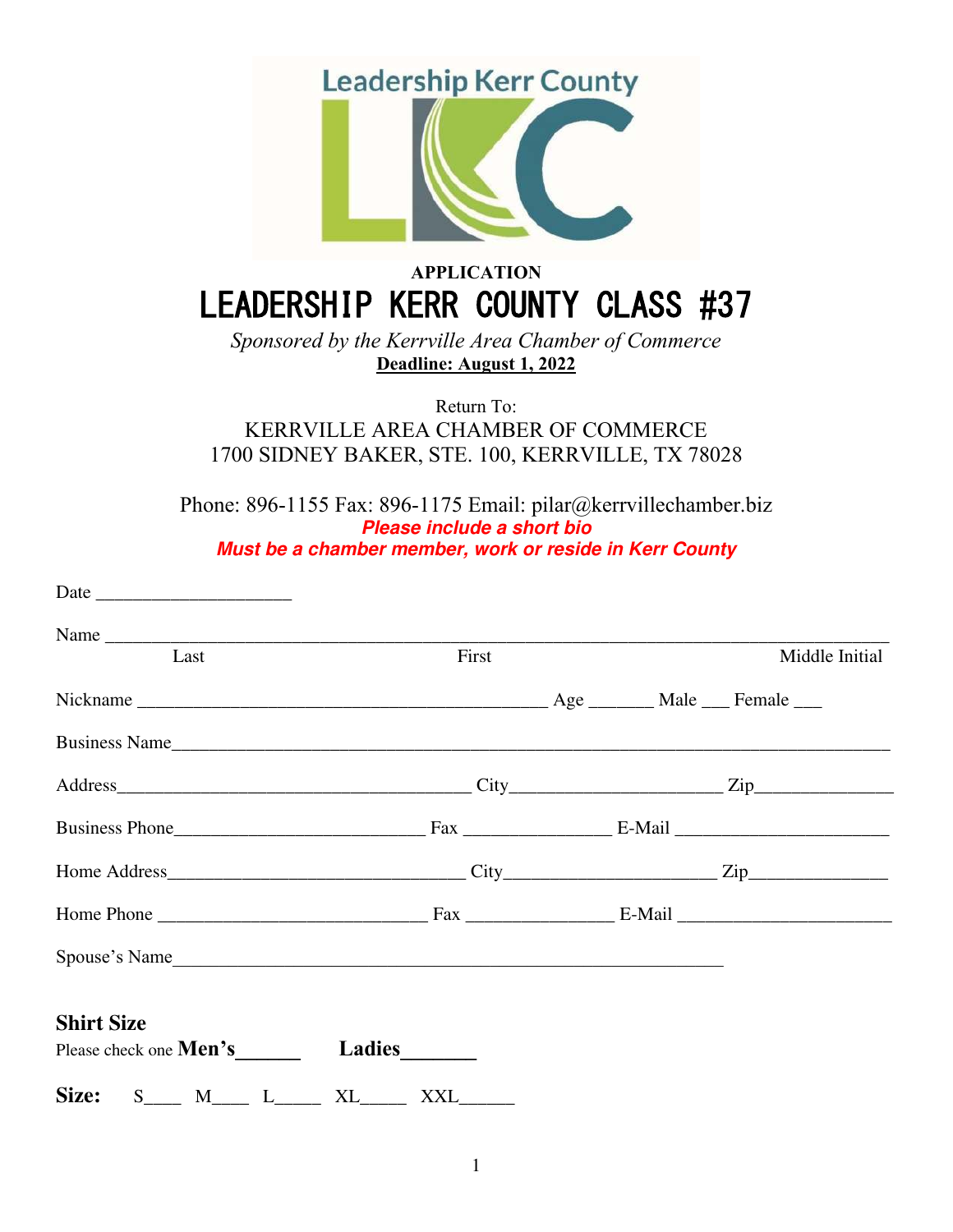# **EDUCATION**

Begin with high school, then college(s), business, trade, and special training/military.

| High School & Location                                                                                                                                                                        | Dates from/to | Degree/Major                                                                                          |  |  |
|-----------------------------------------------------------------------------------------------------------------------------------------------------------------------------------------------|---------------|-------------------------------------------------------------------------------------------------------|--|--|
|                                                                                                                                                                                               |               |                                                                                                       |  |  |
| College/University & Location                                                                                                                                                                 | Dates from/to | Degree/Major                                                                                          |  |  |
| Military/Special Training & Location                                                                                                                                                          | Dates from/to | <b>Area of Specialty</b>                                                                              |  |  |
| ACADEMIC PERFORMANCE - Special honors, awards & prizes (indicate school)                                                                                                                      |               |                                                                                                       |  |  |
| <b>LEADERSHIP ACTIVITIES - Extracurricular activities &amp; special honors (school)</b>                                                                                                       |               |                                                                                                       |  |  |
| <b>EMPLOYMENT</b>                                                                                                                                                                             |               |                                                                                                       |  |  |
| Present Employer                                                                                                                                                                              |               | Date Begun                                                                                            |  |  |
|                                                                                                                                                                                               |               | Since                                                                                                 |  |  |
| How many days per month are you required to be out of town?                                                                                                                                   |               |                                                                                                       |  |  |
| session?<br><b>YES</b><br><b>NO</b>                                                                                                                                                           |               | Are you and/or your employer willing to make a September - May commitment by attending each and every |  |  |
| Any absence or leaving class early will potentially result in you not graduating from the<br><u>program. If you are unable to make a commitment, it is not in your best interest to apply</u> |               |                                                                                                       |  |  |

**program. If you are unable to make a commitment, it is not in your best interest to apply at this time. \*\*\*\*Additionally, if you are unable to attend the overnight Opening Retreat, September 21 & 22, 2022, you will not be eligible to continue the class.**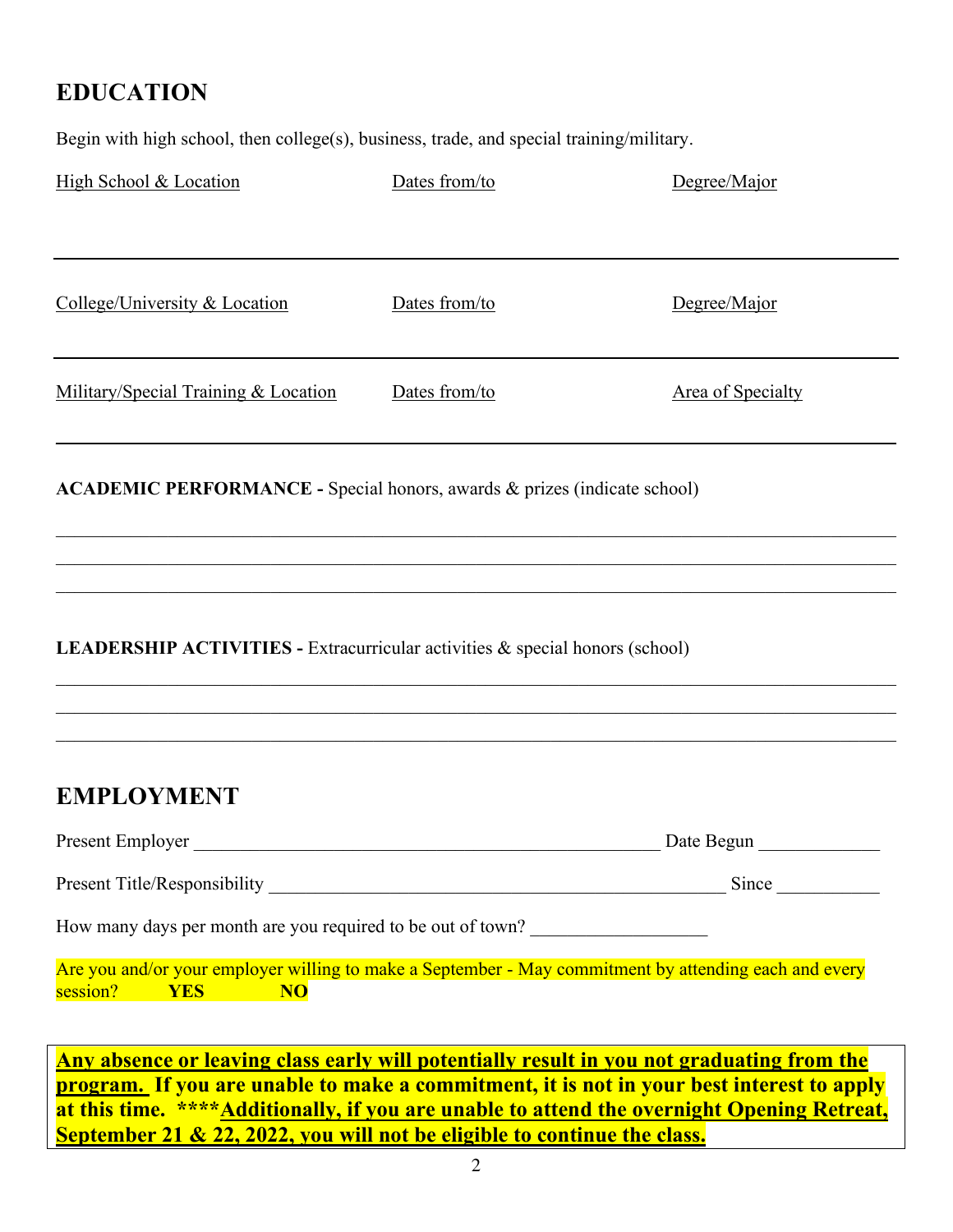### **RESPONSIBILITIES**

What do you consider your highest responsibilities, skill or career achievement so far? (Use back of sheet if needed)

# **ORGANIZATIONS & ACTIVITIES**

Please list in order of importance to you, up to five communities, civic, professional, business, religious, athletic, social, or other organizations you have been a member of.

| Organization | Dates of Membership | <b>Official Positions Held</b>                                                                            |  |
|--------------|---------------------|-----------------------------------------------------------------------------------------------------------|--|
|              |                     |                                                                                                           |  |
|              |                     |                                                                                                           |  |
|              |                     |                                                                                                           |  |
|              |                     |                                                                                                           |  |
|              |                     | What have you accomplished in these activities that you think is important? (Use back of sheet if needed) |  |
|              |                     |                                                                                                           |  |
|              |                     |                                                                                                           |  |
| activities?  |                     | How much time each month do you commit to your community, civic, professional and other organizations and |  |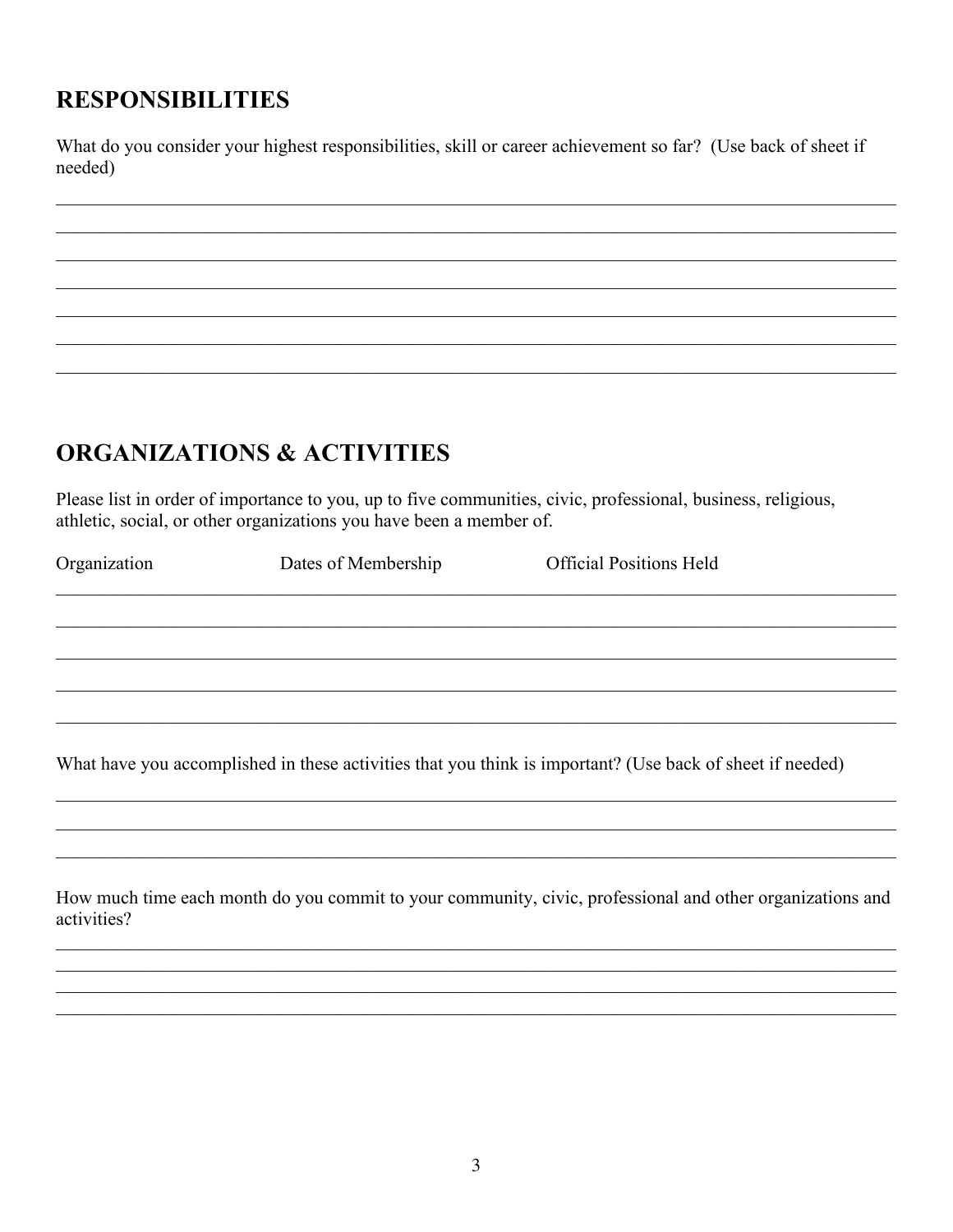Have you been as active in the community, civic, professional, and other activities as possible? If not, what have been the major barriers to your becoming involved?

If you previously have not had the time or interest to become actively involved, what conditions have changed that now enable you to seek involvement in the community?

 $\_$  , and the set of the set of the set of the set of the set of the set of the set of the set of the set of the set of the set of the set of the set of the set of the set of the set of the set of the set of the set of th

 $\mathcal{L}_\mathcal{L} = \mathcal{L}_\mathcal{L} = \mathcal{L}_\mathcal{L} = \mathcal{L}_\mathcal{L} = \mathcal{L}_\mathcal{L} = \mathcal{L}_\mathcal{L} = \mathcal{L}_\mathcal{L} = \mathcal{L}_\mathcal{L} = \mathcal{L}_\mathcal{L} = \mathcal{L}_\mathcal{L} = \mathcal{L}_\mathcal{L} = \mathcal{L}_\mathcal{L} = \mathcal{L}_\mathcal{L} = \mathcal{L}_\mathcal{L} = \mathcal{L}_\mathcal{L} = \mathcal{L}_\mathcal{L} = \mathcal{L}_\mathcal{L}$  $\mathcal{L}_\mathcal{L} = \mathcal{L}_\mathcal{L} = \mathcal{L}_\mathcal{L} = \mathcal{L}_\mathcal{L} = \mathcal{L}_\mathcal{L} = \mathcal{L}_\mathcal{L} = \mathcal{L}_\mathcal{L} = \mathcal{L}_\mathcal{L} = \mathcal{L}_\mathcal{L} = \mathcal{L}_\mathcal{L} = \mathcal{L}_\mathcal{L} = \mathcal{L}_\mathcal{L} = \mathcal{L}_\mathcal{L} = \mathcal{L}_\mathcal{L} = \mathcal{L}_\mathcal{L} = \mathcal{L}_\mathcal{L} = \mathcal{L}_\mathcal{L}$  $\mathcal{L}_\mathcal{L} = \mathcal{L}_\mathcal{L} = \mathcal{L}_\mathcal{L} = \mathcal{L}_\mathcal{L} = \mathcal{L}_\mathcal{L} = \mathcal{L}_\mathcal{L} = \mathcal{L}_\mathcal{L} = \mathcal{L}_\mathcal{L} = \mathcal{L}_\mathcal{L} = \mathcal{L}_\mathcal{L} = \mathcal{L}_\mathcal{L} = \mathcal{L}_\mathcal{L} = \mathcal{L}_\mathcal{L} = \mathcal{L}_\mathcal{L} = \mathcal{L}_\mathcal{L} = \mathcal{L}_\mathcal{L} = \mathcal{L}_\mathcal{L}$ 

| What are your primary hobbies and recreation activities? |  |
|----------------------------------------------------------|--|
|----------------------------------------------------------|--|

### **GENERAL**

Absences won't be allowed during the year to graduate from the Leadership Kerr County program (this includes the opening retreat).

Can you make this commitment? Yes \_\_\_\_\_\_ No \_\_\_\_\_

If accepted into **Leadership Kerr County**, you or your company will be required to pay the tuition fee of **\$750.00** (this covers all costs, including meals). Tuition shall be paid in full no later than August 31<sup>st</sup>, 2021.

**Scholarships are available**. (See page 6 for details.)

### *\*\*\*MANDATORY SESSION DATES FOR YOUR CALENDAR\*\**

| <b>August 1, 2022,</b>    | LKC Applications due at the Chamber of Commerce office                   |  |
|---------------------------|--------------------------------------------------------------------------|--|
| <b>August 18, 2022</b>    | LKC Class Acceptance letters emailed to class members                    |  |
| September 8, 2022         | Welcome New Class and LKC Alumni Reception - Security State Bank & Trust |  |
| September 21 & 9/22, 2022 | <b>Opening Retreat</b> – Overnight at Mo-Ranch                           |  |
| <b>October 18, 2022</b>   | First Session: 9 a.m. - 5 p.m.                                           |  |
| <b>November 15, 2022</b>  | Second Session: 9 a.m. - 5p.m.                                           |  |
| <b>December 13, 2022</b>  | Third Session: $9 a.m. - 5 p.m.$                                         |  |
| <b>January 17, 2023</b>   | Fourth Session: 9 a.m. - 5 p.m.                                          |  |
| <b>February 14, 2023</b>  | Fifth Session: 9 a.m. - 5 p.m.                                           |  |
| <b>March 7, 2023</b>      | Sixth Session: $9$ a.m. $-5$ p.m. **                                     |  |
| <b>April 8, 2023</b>      | <b>EASTERFEST</b>                                                        |  |
| <b>April 18, 2023</b>     | Seventh Session: 9 a.m. - 5 p.m.                                         |  |
| May 16, 2023              | Eighth Session: 9 a.m. - 5 p.m.                                          |  |
| May 19, 2023              | <b>Graduation</b> $6 p.m. - 8 p.m.$                                      |  |

\*\*Includes trip to Austin. Class hours for the Austin trip will change to 6 a.m. - 6 p.m.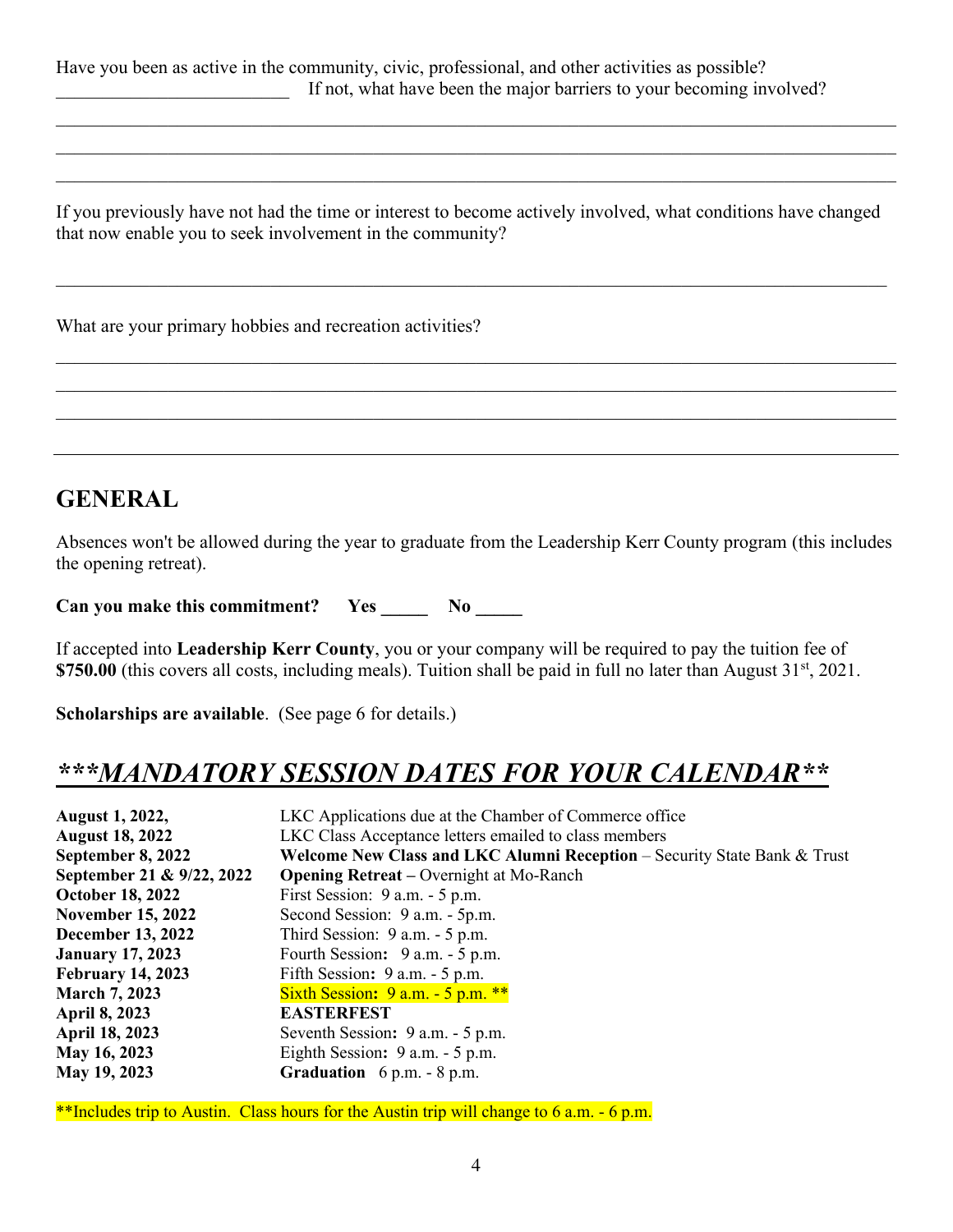### **COMMITMENT**

Leadership Kerr County is a learning experience requiring planning and self-discipline. The following commitments are mandatory for the participant; **please check all boxes** indicating your understanding and acceptance of the commitment involved.

- **Include at least** *two* **letters of recommendation with this application from people you know and can attest to your desire to participate.**
- **Attend Opening Retreat September 21 & 22, 2022 at Mo-Ranch.**
- **Attend ALL monthly sessions in their entirety.**
- **Attend at least two of the following meetings during the class term: one City Council meeting, one County Commissioners' meeting, one school board meeting, or one Kerrville Area Chamber of Commerce Board meeting.**
- **Participate in all class project assignments.**
- **Attend Graduation Reception.**
- **Pay tuition fee of \$750. (Includes retreat accommodations, graduation costs, notebook, class study material, and meals each month) -** *This fee is non-refundable.*
- **Your class will be REQUIRED to complete the class project, EasterFest, on Saturday, April 8th , to graduate. The class project will require additional time outside of the class.**

A Plaque will be awarded to those who complete the program by fulfilling the above requirements. I understand and accept these commitments and agree to abide by them in signing this application.

#### **\*\*\*If accepted, please specify how your name should read on your graduation plaque\*\*\***

| (Please print clearly) |      |
|------------------------|------|
| Applicant's Signature  | Date |

NAME:

Please return the completed information by **August 1, 2022.**  Tuition must be paid in full by **August 31, 2022.**

 Kerrville Area Chamber of Commerce 1700 Sidney Baker Street, Suite 100 Kerrville, Texas 78028 Office: 830-896-1155 Fax: 830-896-1175 Email: [pilar@kerrvillechamber.biz](mailto:pilar@kerrvillechamber.biz)